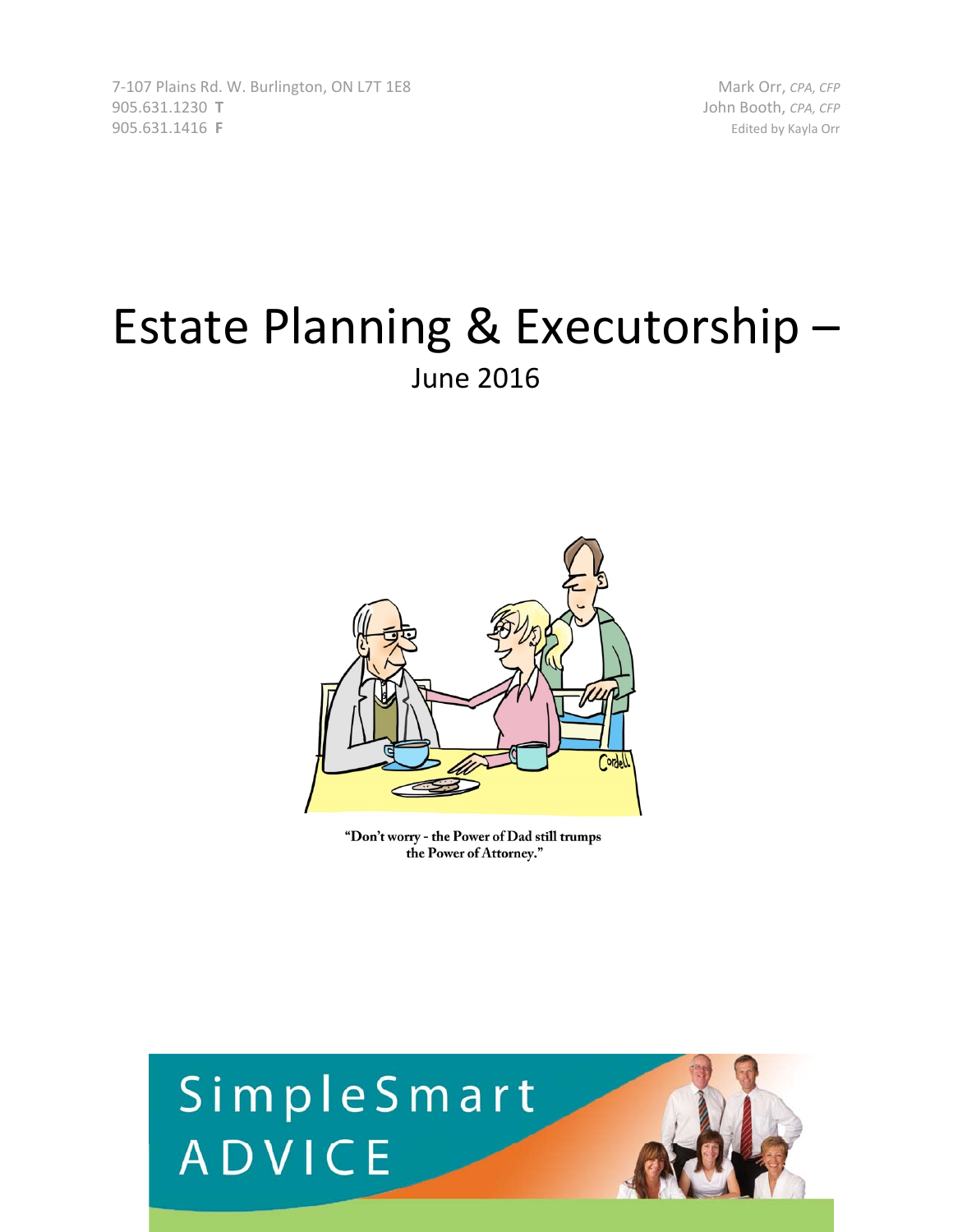#### **Powers of Attorney**

According to a recent Scotiabank poll, only half of Canadians have a will – even more surprising, only one‐third had a power of attorney, according to the poll. Most Canadians use a lawyer to draft their wills and Powers of Attorney. Why don't more Canadians have these important documents? Respondents cited three reasons. They:

- 1. hadn't given much thought to it
- 2. consider it too private
- 3. have put it off

#### **PA Types**

What is a Power of Attorney or PA? A PA is a legal document giving someone the authority to act on your behalf, while you are alive (all PAs become void at death). PAs come in two general forms:

- **Power of Attorney for Property** for financial decisions like paying bills, handling investments and dealing with property
- **Power of Attorney for Personal Care** allows someone to make health care decisions such as medical care, diet, clothing, safety or housing

A PA for Property takes effect immediately, unless the document states otherwise. Most PAs are drafted to be "continuing or enduring", which simply means they are valid even in the event of your physical or mental impairment. Due to possible abuse, most experts advise that you keep this document under lock and key (or with your lawyer) and inform your attorney that you have done so. Don't confuse the term "attorney" with lawyer. Your **attorney** is the person you have granted the PA to. The PA for Personal Care typically only takes effect when you are physically or mentally incapacitated.

Some qualities to look for in your attorney:

- Trustworthy
- Good at handling money and paperwork (for Property PA)
- Grace under pressure (for Personal Care PA)
- At least 18 yrs of age (16 for Personal Care)
- Lives locally and can spare time, when needed

#### **PA Tricks**

Banks and other financial institutions will allow a PA for Property covering a specific account. This type of PA can also be for a specific time. Most Property PAs are broad and enduring, as mentioned previously. PA rules can differ by province. The Ontario Ministry of the Attorney General has produced a handy, free kit for drafting your own PA for Property and Health Care. The kit is available for download at http://www.attorneygeneral.jus.gov.on.ca/english/family/pgt/poa.pdf.

**Powers of Attorney** 

This booklet contains forms for Continuing Power of Attorney for Property and Power of Attorney for Personal Care



Ministry of the Attorney Genera

**NOT FOR SALE**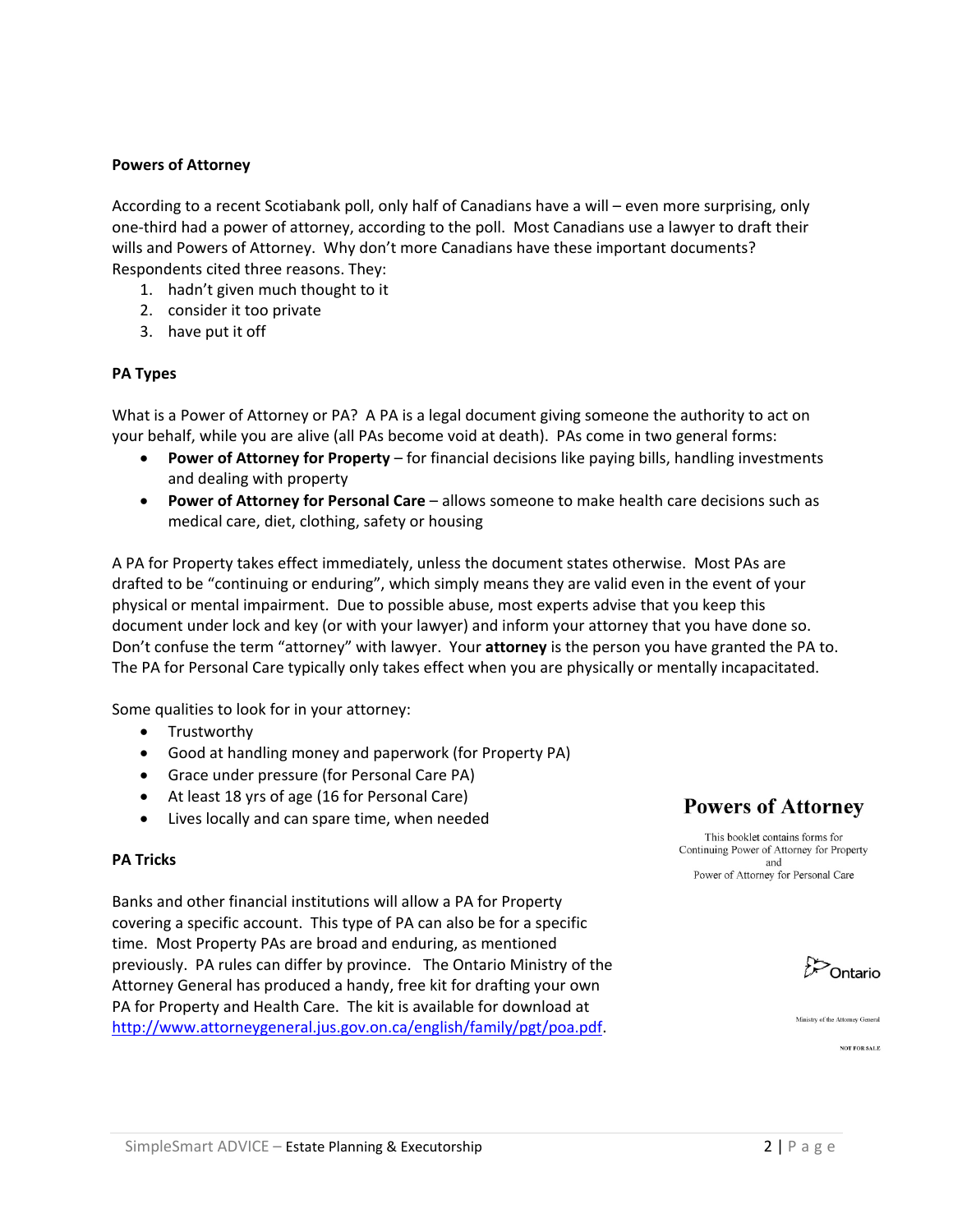If you have drafted your will recently, your lawyer has most likely included both Powers of Attorney. Without a valid PA, your loved ones must apply to the courts in order to handle your affairs. This can be costly, time consuming and stressful. For those who want to be more specific about their Personal Care PA, the U of T Centre for Bioethics has produced a detailed 27-page document specifying life sustaining and other end-of-life care that you would prefer. You can download it here http://www.jcb.utoronto.ca/tools/lw\_download.shtml

#### **PA Traps**

A Financial PA can be abused, especially if given under duress or during times of stress. As your financial advisors, we are on the look‐out for a scenario like this:

"Your son moves in. He claims to be taking over your financial affairs because you are no longer able to. *He then begins to make unusual withdrawals and changes your portfolio from conservative to aggressive (treating it like his own)"*.

Red flags go up. We would make inquiries to ensure that the PA is not being abused.

Ways to protect yourself:

- Appoint more than one attorney
- Specify how disagreements among your attorneys will be resolved
- Require a 60-day "cooling off" notice period when you change attorneys (allowing family to vet the change)
- PA challenges usually come from family (especially if they are not getting along)

Your advisors have an obligation to report suspicious activity to the Public Guardian or Trustee (or equivalent in your province). Courts may have to decide in the event of a dispute. Most frequent areas of dispute over the PA:

- 1. Undue influence on parent when appointed
- 2. Grantor doesn't have capacity when appointing PA

To help avoid disputes, some lawyers recommend appointing only one person as your attorney (but this may open you up to potential abuse). Your PA is less likely to be challenged if another family member attends the meeting to sign the PA, if you have handwritten notes supporting your decision or if you have a capacity assessment done by a medical professional. This basically states that you are of sound mind when signing the PA.

These are some common mistakes surrounding the PA:

- a. choosing the wrong attorney without looking at financial capability or ability to get along
- b. assuming family is your best choice
- c. waiting too long (after you lose capacity to decide on your PA)
- d. not reviewing changes to circumstances and laws make your PA out‐of‐date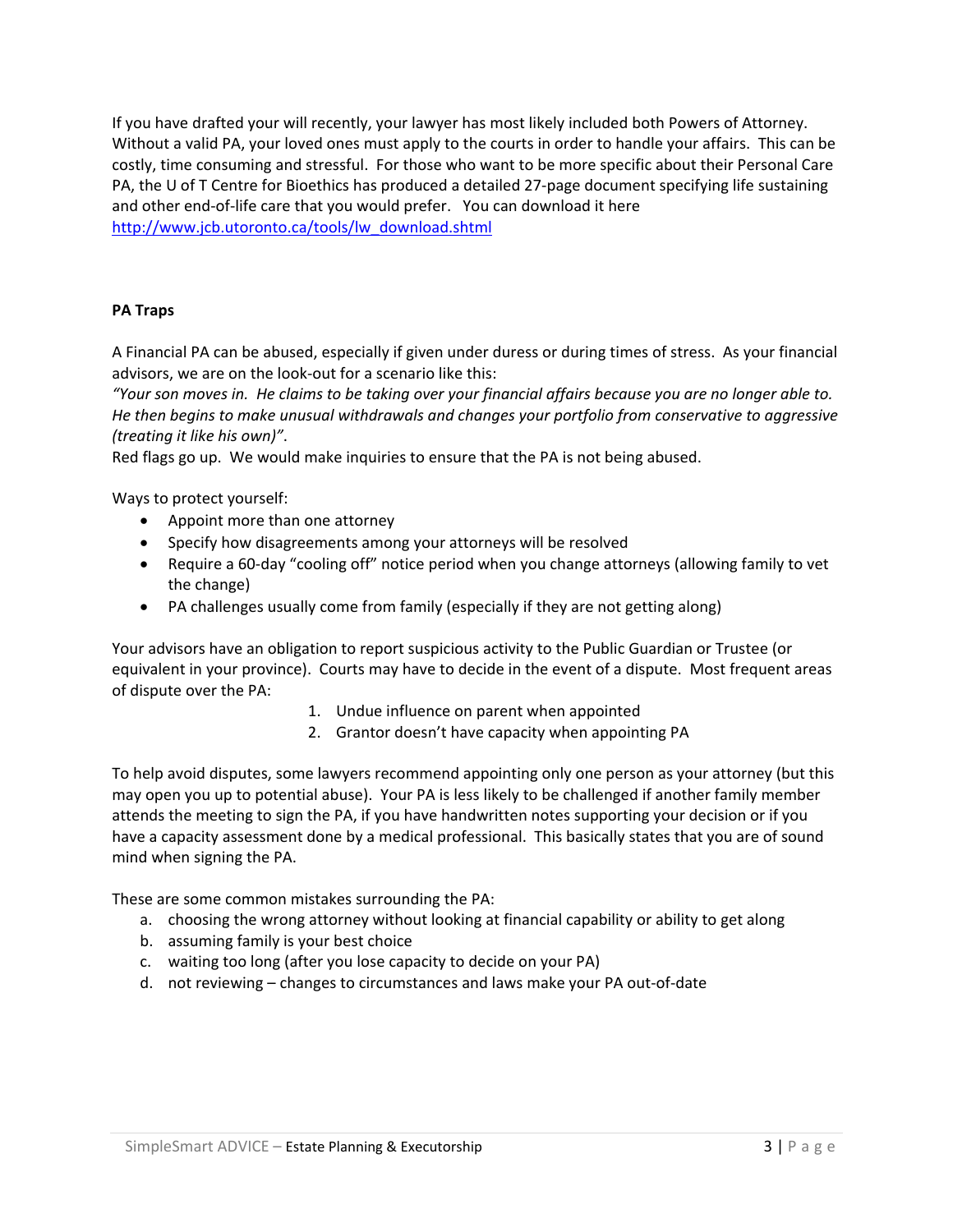*"In this world nothing can be said to be certain, except death and taxes." Benjamin Franklin* **RRIFs/RRSPs**

Your RRSP/RRIFs are collapsed at death, subject to certain rollovers. The entire value of these accounts is added to your date‐of‐death tax

return. This can push you up into the top marginal tax rate (53% in Ontario). Watch out for how taxes are paid on these accounts. RRIF/RRSP proceeds are paid to your beneficiaries without taxes withheld the estate gets stuck with the tax bill! This could result in some of your heirs being treated unfairly.

If properly designated, your surviving spouse can add the value of your registered accounts to his or hers, without triggering any taxes. Alternatively, the value of these accounts can be used to purchase an annuity for a dependent child or grandchild under the age of 18. Dependents eligible for the Registered Disability Savings Plan may also receive your RRSP/RRIF proceeds tax-free, subject to certain limits.

#### **Avoiding Taxes on RRIF**

Some folks are surprised by the large tax bill due on their RRSP/RRIF accounts at death. Think about it, though. You have never paid taxes on any of this money! One strategy to reduce the final tax bill is to draw down your RRIF more quickly. Using the following example:

| <b>RRIF</b> value | \$300,000 |
|-------------------|-----------|
| Drawdown period   | age 71-85 |
| Assumed growth    | .5%       |
| Tax rate          | 50%       |

The blue line shows the estimated tax bill due at age 85, using the minimum withdrawal amount. The red line shows a vastly lower tax bill if you simply doubled your withdrawal rate. Don't forget, though, you have paid more taxes along the way on the larger withdrawals. You could have done so at a lower tax rate and had the added advantage of having more money to enjoy your retirement years!

#### **Avoiding Taxes on RRIF**



#### **Real Estate and Investments**

Unfortunately, the government is not content to simply tax your RRIF accounts. They want a piece of your cottage and other investments, as well. The difference between what you paid for your assets (including reinvested dividends, in the case of investments and improvements in the case of property) is calculated and taxed at your death (if no surviving spouse). Gains on your principal residence are not taxed. You can select either your cottage or your home as your principal residence but not both. The rules in this area are complex so you may want to contact a tax expert when dealing with a second property in an estate. Below is a chart, showing potential capital gains taxes on an estate: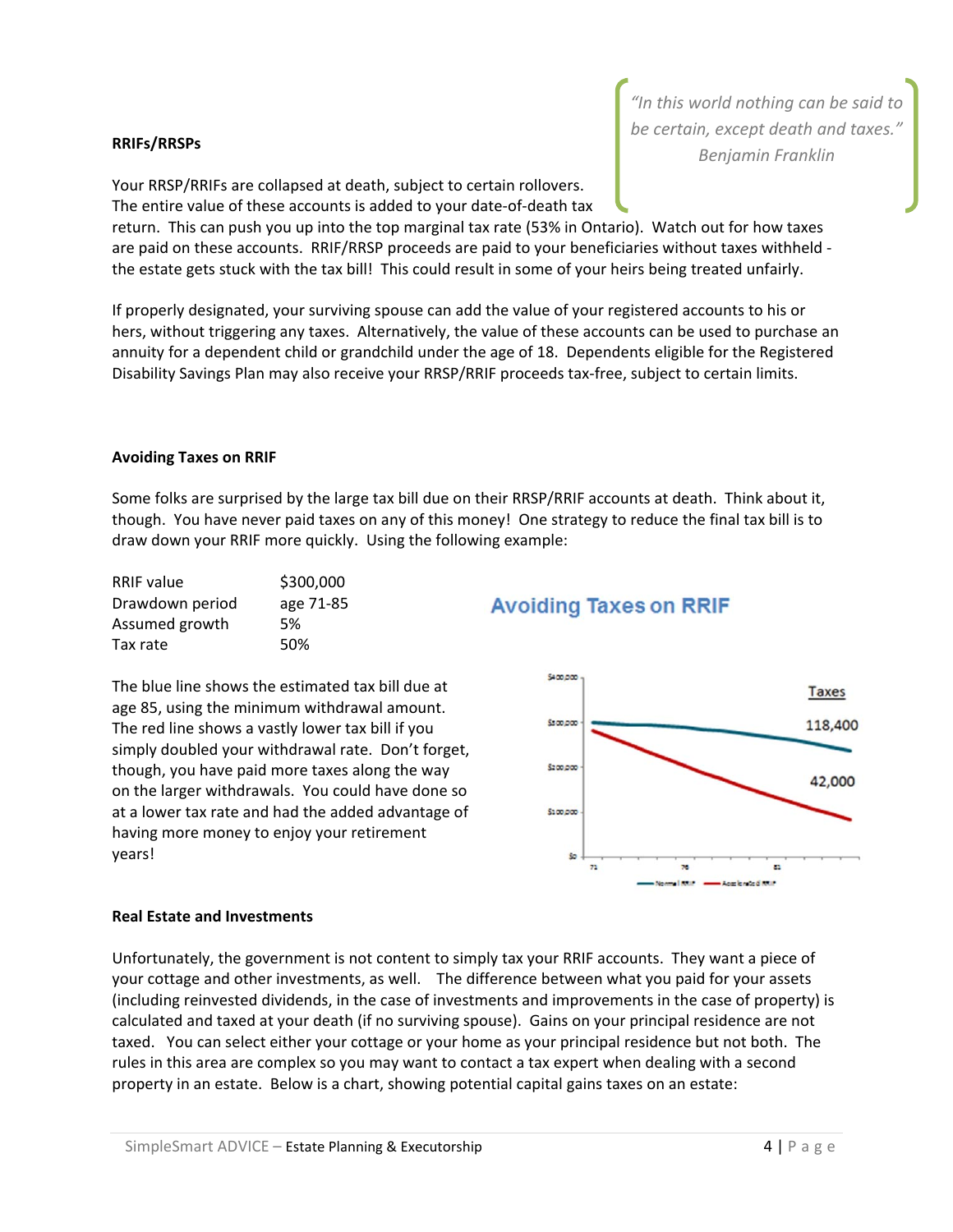### **Real Estate & Investments**

|                     | Market Value | Cost   |     | <b>Tax Gain</b> |
|---------------------|--------------|--------|-----|-----------------|
| Cottage             | 350,000      | 50,000 |     | 300,000         |
| House               | 600,000      | 25,000 |     |                 |
| <b>Mutual Funds</b> | 100,000      | 50,000 |     | 50,000          |
| <b>TFSAs</b>        | 95,000       | 50,000 |     |                 |
| Total               |              |        |     | 350,000         |
| 1/2 Taxable         |              |        |     | 175,000         |
| <b>Taxes</b>        |              |        | 50% | 87,500          |

Note that we have chosen to show no gain on the house by claiming the principal residence exemption. TFSAs are shown here but without any taxable gains (that's what the "TF" stands for).

#### **Keeping The Cottage in Family**

A family cottage is often a cherished possession that everyone tries to keep in the family. You have three options to do this:

- 1. **Personal trust** you can transfer ownership of the cottage into a trust while you're alive. This will normally trigger tax. This option gives you continued use and control of the cottage and can avoid probate fees at death. The trust can only last a maximum of 21 years. For this reason, some choose to set up a testamentary trust at death to hold the cottage but this option will normally result in taxes payable at death.
- 2. **Sell to the kids or hold jointly** ‐ this option normally results in tax triggered at the time of sale or transfer. These taxes can be spread out over 5 years if set up properly. It can also be relatively simple as most parents want their kids to carry on, enjoying the family cottage. Don't try to fool the Tax Man by charging a below market price for the cottage, CRA will still make you pay tax on the full gain and penalize your kids by charging tax on the same gain when they sell. Watch out for marital splits – it could result in your family losing control of the cottage!
- 3. **Life Insurance** –this option has the advantage of providing for the tax bill at the exact moment it is needed – at the death of the surviving spouse. Couples can purchase a joint‐last‐to‐die (JLTD) life insurance policy and use the proceeds to pay their tax bill in the estate. Let's look at an example. A 65‐year old couple could buy a \$100,000 JLTD life insurance policy for about \$2,000/year. If they pay premiums for 25 years then pass away, they have given the insurance company a total of \$50,000. The \$100,000 payout represents a \$50,000 or 4.5% after tax rate of return. Not a bad deal if you can afford to tie up the money!

#### **US Estate Taxes**

If Canadian residents own US shares, real estate or business interests then they can be subject to US estate taxes. Tax rates range from 18% to 40% on estates worth over \$1 million. The Canada‐US Tax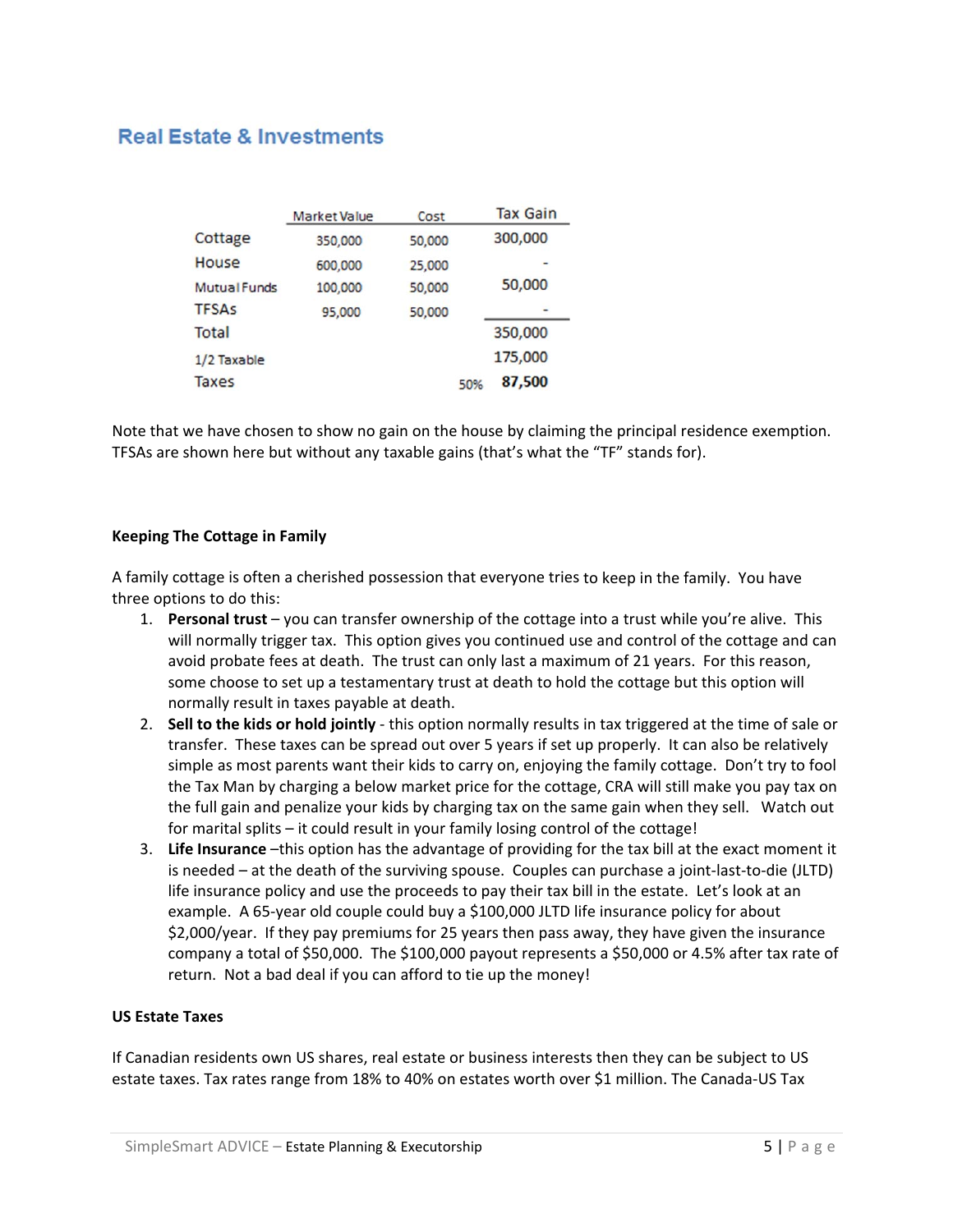Treaty will eliminate US estate taxes for all but the ultra‐wealthy. So, don't worry if you own a Florida condo unless the value of your estate exceeds \$5.45 million.

#### **Probate Fees**

Ontario charges an estate administration fee, sometimes referred to as a probate fee on assets that end up in your estate. The rate is:

0.5% on the first \$50,000 and 1.5% on the balance.

Some estates, however, may avoid this fee if the estate is simple and no one requires probate. To the right is an example of a typical probate fee bill.

As you can see, probate fees on a substantial estate are modest, so don't over plan for them. We have seen some folks create unintended tax bills or make ill –advised investments all to avoid a few thousand dollars in probate fees.

#### **How to Plan for Probate**

If you really want to avoid probate taxes fees... give all of your money away before you die … okay maybe just some of your money. Seriously, John's Great Aunt Deedie once said:

"Don't expect anything from my estate. I want to give you all I can with a warm hand not a cold one"

You have four basic options for avoiding probate:

- 1. Give away your money before you die (thanks Aunt Deedie)
- 2. Set up joint ownership (with right of survivorship) watch out for pitfalls, discussed below
- 3. Designate beneficiaries for assets like RRIFs, TFSAs and insurance, see below
- 4. Set up a trust while you're alive

Designating a beneficiary can sometimes lead to one heir receiving more than his fair share. This may also create an unintended tax bill for the estate. A trust established during your lifetime can result in immediate taxes and ongoing costs and complications. It's just not simple.

Joint ownership comes with its own set of pitfalls. Upon the death of the owner, the property passes to the surviving owner but the law distinguishes registered owner (having legal title) from beneficial owner (having intended ownership). To avoid probate fees, beneficial ownership must pass. This means two things: 1) a capital gain may be triggered on  $\frac{1}{2}$  of the transferred asset if you wish to avoid probate and 2) the asset belongs to the person who is joint with you and need not be shared with other heirs. This could result in estate disputes at the very least and assets not being equally shared at the worst. Watch out that holding accounts jointly doesn't create more trouble than it's worth!

Market Value 350,000

600,000

100,000

55,000 1,105,000

16,075

 $\overline{a}$ 

Cottage

House **Mutual Funds** 

**TFSA** RRIF/RRSP

**Probate** 

**Bank Accounts**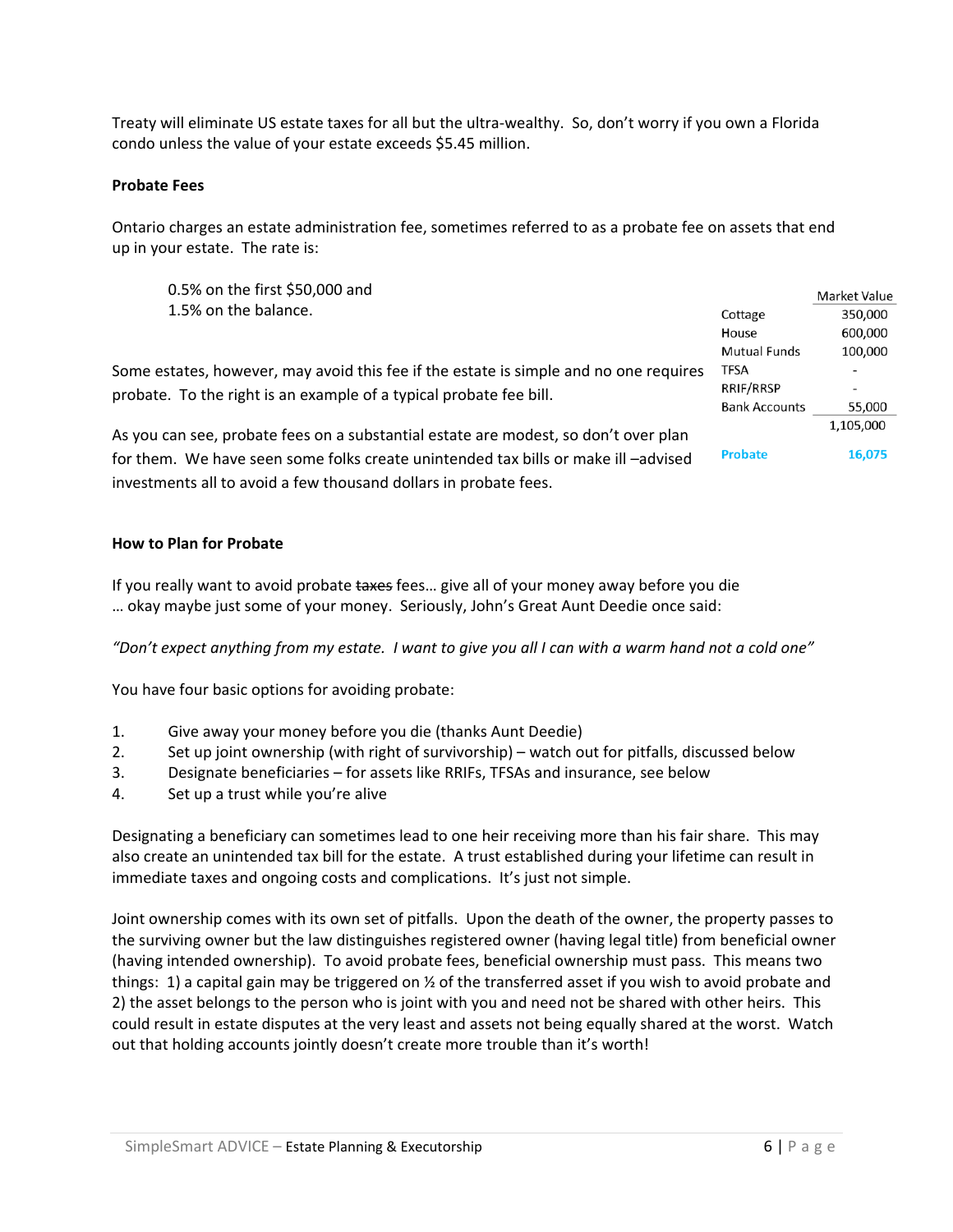#### **Joint Asset Planning Kit**

The law firm Fish & Associates has produced the Joint Asset Planning Kit. It provides not only explanations and answers to FAQ's but also a step by step process to complete the actual documentation needed to ensure your intentions are clearly noted. You can order one of these kits directly from www.jointasset.com for \$45+HST. Let us know if you are interested in this kit as we may be able to secure a discount by placing a bulk order.

#### **Dying Intestate (without a will)**

Dying without a will is complicated. Just ask the estate of pop star Prince, who died recently without a valid will. If you die in Ontario without a will your estate gets split in an arbitrary way, depending on your family situation:

- $-$  Spouse only  $\rightarrow$  surviving spouse
- $-$  Spouse + child  $\rightarrow$  \$200K spouse, split
- 
- $-$  Spouse + children  $\rightarrow$  \$200K spouse +1/3, rest split
- $-$  No spouse  $\rightarrow$  children
	-
- $-$  No spouse or children  $\rightarrow$  surviving family
- No heirs  $\rightarrow$  the province

Not having a will creates other problems. Your representatives can't do any income tax planning. A surviving spouse may not be able to decide how to split the estate among their children or at what ages to do so. A minor child's share is paid into the courts until the age of majority then dumped in their lap. Without a will, you can't appoint a guardian for your minor child. Your common law spouse will not be recognized without a valid will. In short, no will means your estate will be a costly mess that could take years for your heirs to clean up.

#### **Out of date Will**

Don't forget to keep your will up‐to‐date! This list will help you to know when you should update your will:

- $\triangleright$  marital status changes divorce revokes your will but separation has no effect
- $\triangleright$  acquiring foreign property or a new business
- change in residence either to out‐of‐province or out‐of‐country
- $\triangleright$  loss or addition of beneficiaries does your will still reflect your wishes?
- $\triangleright$  change in health for you, your representatives or your heirs
- $\triangleright$  change in law

Most experts recommend reviewing your will every five years, more often with any one of these changes.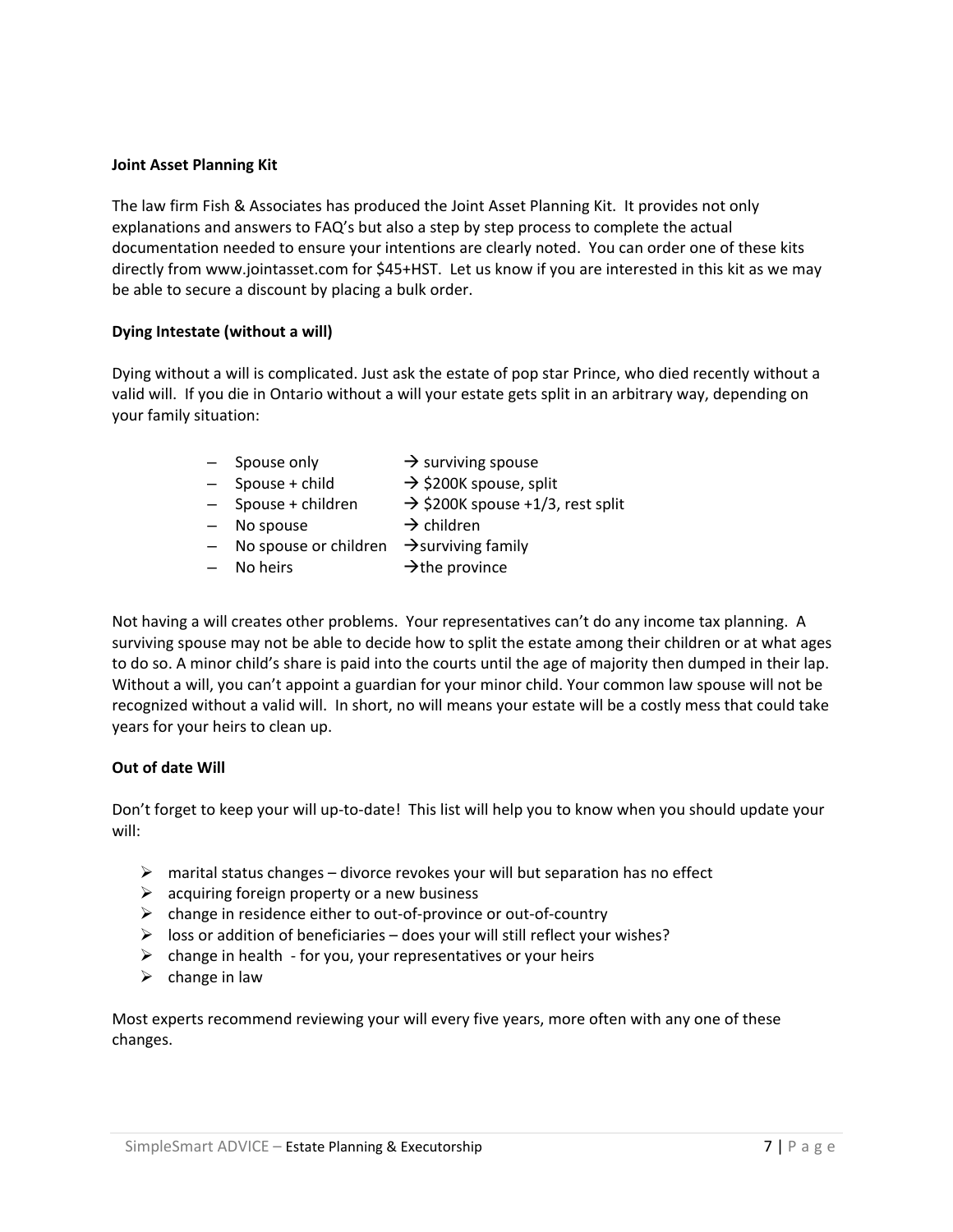#### **(Holographic) Home‐made Will**

A holographic will is a document written entirely in your own hand and signed by you. No witnesses are required. In Ontario a holographic will is considered valid, but not in all provinces. Holographic wills can create more problems than solutions as they often fail to:

- $\triangleright$  name an executor
- $\triangleright$  appreciate rights of a spouse and dependents
- $\triangleright$  dispose of all assets creating partial intestacy
- $\triangleright$  provide for minor children

In short, improper wording and/or invalid provisions can leave your heirs guessing about your intentions and create problems easily avoided by having a professionally drafted will.

#### **Estate Disputes**

Sometimes a second will can appear and create a family dispute. This typically happens at the beginning of an estate wind‐up. The executor can't assume one will is more valid just because it appears to be more recent. In the case of a dispute, the executor would be wise to put the matter before a judge. Other writings can have an effect on the will – things like a codicil or written note with testamentary intent. An executor should take account of these writings or face potential personal liability for mishandling the estate. An executor can be held personally liable for unpaid income taxes if he makes distributions, leaving income taxes unpaid. If an executor finds herself in this position, she must do all in her power to recover monies, including suing beneficiaries if they refuse to repay. The best protection for an executor is to have the will probated so that she can avoid these mistakes.

#### **Processing Estates and Powers of Attorney at Aligned**

When a client dies we need certain documents from the executor:

- 1. **Non‐registered account** ‐ death certificate, probate (certificate of appointment of Estate Trustee with will), letter of direction (documents that executor has right of control over estate), personal identification
- 2. **RRIF, RRSP, TFSA (named beneficiary)** ‐ death certificate, letter of direction, personal identification
- 3. **RRIF, RRSP, TFSA (no named beneficiary)** as above plus probate
- 4. **Joint Account with right of survivorship** ‐ death certificate, letter of direction, identification.

Other institutions may require different documentation. For an Attorney to act under a **Power of Attorney**, we require:

- original/notarized copy of PA
- 2nd Party Account Supplement
- valid ID and banking information for Attorney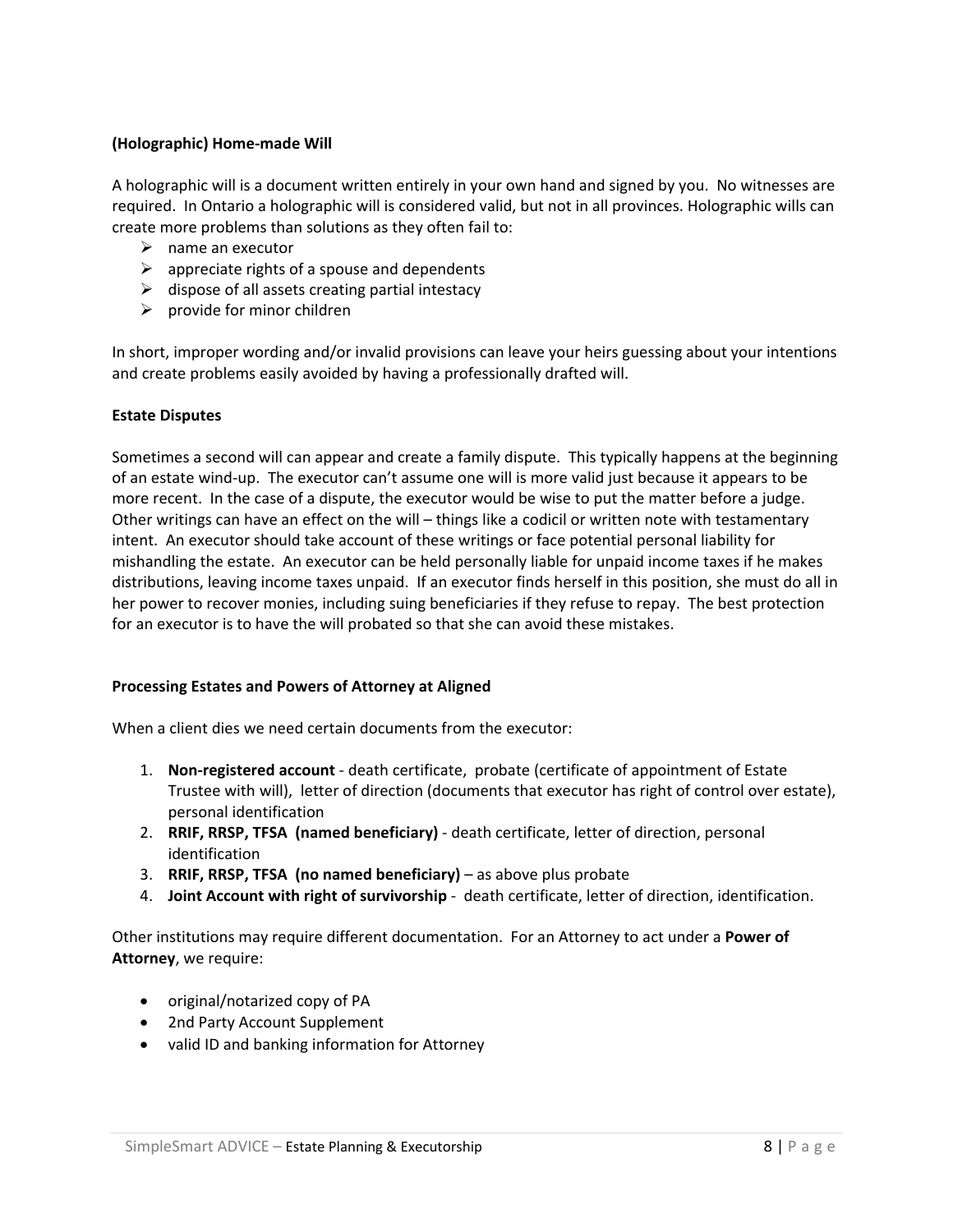#### **Executor's Responsibilities**

Are you looking for an executor or have you been appointed one? Your list of responsibilities is long (and getting longer, as we will see). In general an executor must:

- $\checkmark$  Take care of funeral arrangements
- $\checkmark$  Secure and appraise assets
- $\checkmark$  Apply for probate
- $\checkmark$  File New Estate Information Return (discussed below)
- $\checkmark$  Pay debts and taxes
- $\checkmark$  Account to the beneficiaries
- $\checkmark$  Distribute the assets of the estate according to the will

In addition, an executor has to look after more mundane tasks like:

- **If** locate the will
- open an estate bank account
- **get a lawyer**
- **notify beneficiaries of their interest in the estate**
- **EXTER** List assets and safeguard them until either distributed or sold
- collect income generated by the estate assets
- **track down and collect life insurance**
- cancel health insurance, driver's license, utilities, credit cards, automatic payments
- **P** redirect mail
- **EXTER** clean out, house, contents and prepare for sale
- the list goes on…if you would like a more comprehensive checklist we can provide one at your request

#### **Taxes**

As executor, you must organize and pay taxes owed by the deceased. Several different types of tax returns may be required. The deadline is shown next to the tax return description.

- 1. **The Date of Death Return** later of April 30 or 6 months after death
- 2. **A Return to Cover Rights or Things** later of 90 days after receipt of Notice of Assessment from Final Return or one year after death date
- 3. **Business Income Return** can extend deadline to June 15 for unincorporated business
- 4. **Testamentary Trust Return** 90 days after the calendar year end

#### **Clearance Certificate**

What is a Clearance Certificate? It is a written notice that states all taxes, interest and penalties owing have been paid by the estate. An executor isn't legally required to get a clearance certificate, but we recommend it since an executor can be held personally liable for unpaid taxes in the estate. Executors can obtain an interim Clearance Certificate for more complicated estates but should still obtain a final Certificate. Count on it taking up to 6 months to receive it. Consider using an accountant to send in the request using CRA Form TX‐19.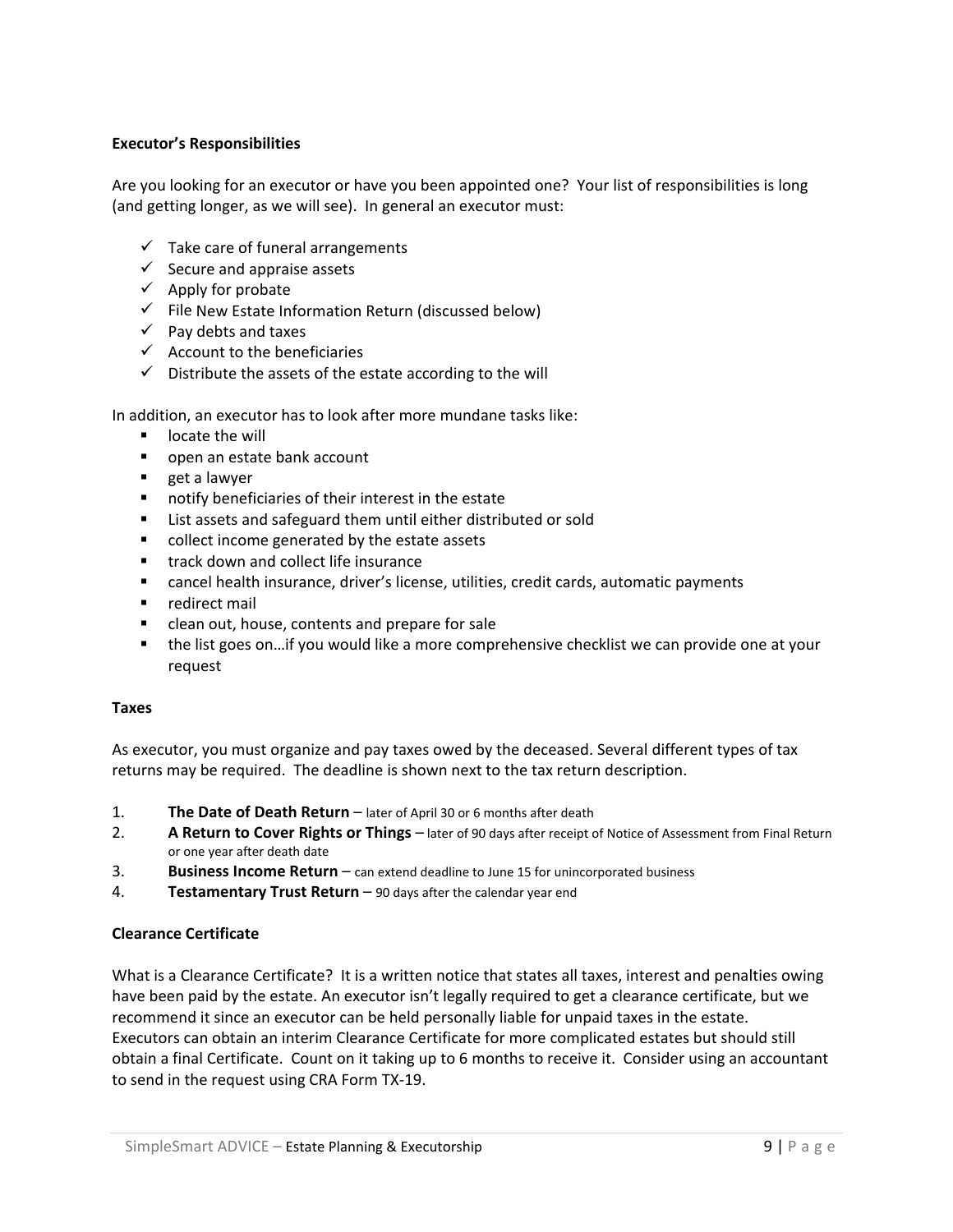#### **Executorship‐ What has Changed?**

Your executor must apply for a Certificate of Appointment of Estate Trustee. She then must submit an **Estate Information Return** within 90 days of receiving the Certificate of Appointment. This return is used to assess whether your executor has properly valued and included all of your assets in the probate calculation. If the executor makes a mistake, she has 30 days to correct it or face stiff penalties, even prison! The Minister of Revenue can audit the return up to four years after filing.

Specifically, the Estate Information Return includes detailed information about assets in your estate: their legal description, market values, units held, account numbers, and other bank and investment account details. You can download a copy of the return at

http://www.forms.ssb.gov.on.ca/mbs/ssb/forms/ssbforms.nsf/GetFileAttach/9955E~1/\$File/9955E.pdf and a guide here http://www.forms.ssb.gov.on.ca/mbs/ssb/forms/ssbforms.nsf/GetFileAttach/9955E~2/\$File/9955E\_Guide.pdf

Why this new form and the increased scrutiny over probate calculations? Some in government believed that probate fees were being under reported by executors. The Ontario government decided to transfer responsibility for probate collection from the Ministry of the Attorney General to the Ministry of Finance – The Estate Information Return and the stiff penalties behind it give auditors the tools they need to hold executors more accountable.

#### **Executor Fees**

As we have shown, being an executor is no easy task and requires hundreds of hours of time and energy. An executor's responsibilities can cut into their job and other commitments. Because of this, executor's often charge fees. Although, family and close friends may do it for free, fees shouldn't influence the final decision. Choose the person who will do the best job. It is generally accepted by courts that an executor gets 5% of the estate's value and an ongoing management fee of 2/5 of 1% of the average annual value of the estate assets during the settlement process.

#### **21st Century Estate Planning**

Technology has resulted in many people creating a personal, professional and financial presence on‐line. In fact, 86% of Canadian boomers have at least one on‐line financial tool. Estate planning has not kept up - 58% of those with digital assets don't have formal estate plans to deal with them. We recommend that you keep up‐to‐date records of digital passwords and usernames for financial and social media accounts so they can be collected and closed out. Don't forget about music, books and digital photos.

If you are providing care to your parents, consider a contingency plan for your parents if they outlive you. An untimely death could impact the quality of their care. Don't just assume that you will outlive them. Talk with family members about who will look after your parents in the event of a premature death.